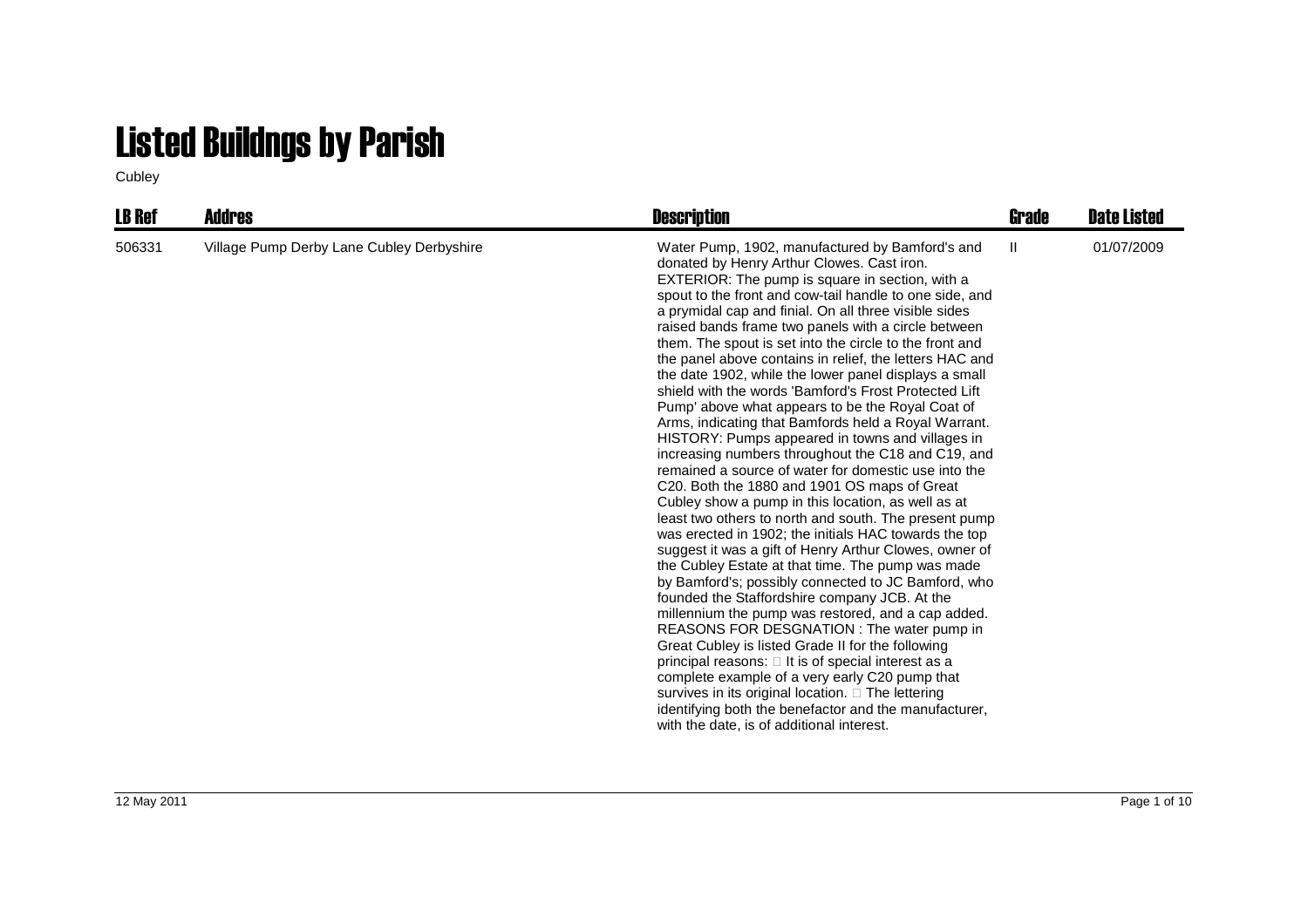| <b>LB Ref</b> | <b>Addres</b>                                         | <b>Description</b>                                                                                                                                                                                                                                                                                                                                                                                                                                                                                                                                                                                                                                                                                                                                                                                                      | <b>Grade</b> | <b>Date Listed</b> |
|---------------|-------------------------------------------------------|-------------------------------------------------------------------------------------------------------------------------------------------------------------------------------------------------------------------------------------------------------------------------------------------------------------------------------------------------------------------------------------------------------------------------------------------------------------------------------------------------------------------------------------------------------------------------------------------------------------------------------------------------------------------------------------------------------------------------------------------------------------------------------------------------------------------------|--------------|--------------------|
| 81242         | North Farm Little Cubley Cubley Derbyshire DE6 2FB    | Farmhouse. Early C19 with later C19 alterations and<br>additions. Red brick with brick dressings and stone<br>sills. Plain tile roof with overhanging eaves and two<br>brick gable stacks. Plain brick first floor band and<br>dentilled eaves. Three storeys, of which the top storey<br>is probably a later addition. Three bays. Central semi-<br>circular headed doorcase with C20 glazed door under<br>original fanlight, covered by C20 small brick porch with<br>gabled roof. To either side, 3-light case- ments under<br>segment heads. Above, two similar windows and a<br>central 2-light similar window. Above again, three flat<br>headed glazing bar Yorkshire sashes, central one 2-<br>light and flanking two 3-light. Attached to north, single<br>storey lean-to with C20 door and window.            | Ш            | 19/07/1985         |
| 81243         | The Old Forge Little Cubley Cubley Derbyshire DE6 2FB | House and smithy; now house and workshop. 1817<br>with later additions and alterations. Red brick with<br>brick dressings and hipped plain tile roof with central<br>brick ridge stack, and sawtooth eaves band. Two<br>storeys with single storey workshop. Two bay<br>workshop and single bay house. Eastern, road<br>elevation has C20 4-light casement window with tiles<br>to top and-to north a recessed lean-to with semi-<br>circular headed doorcase and C20 glazed door. To<br>south the workshop with two 3-light windows under<br>segment heads, and to south gable wall large double<br>plank doors under rough timber lintel. Above the 4-<br>light window, a simple datestone inscribed '1817' and<br>above again a 3-light glazing bar casement window<br>under a segment head. Listed for Group Value. | H.           | 19/07/1985         |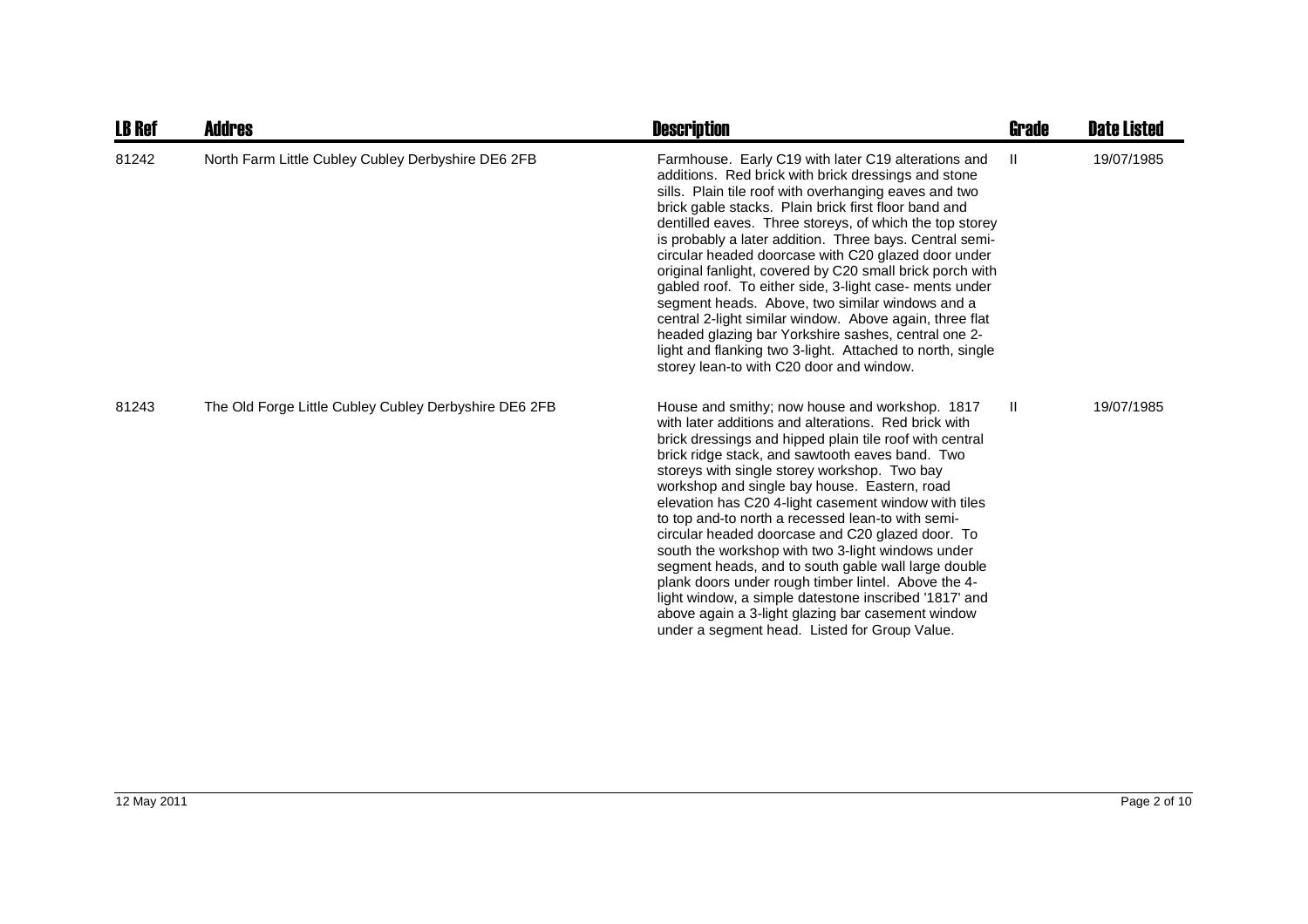| <b>LB Ref</b> | Addres                                               | <b>Description</b>                                                                                                                                                                                                                                                                                                                                                                                                                                                                                                                                                                                                                                                                                                                                                                                                                                                                                                                                                                                                                                                                                                                                                                                                         | Grade         | <b>Date Listed</b> |
|---------------|------------------------------------------------------|----------------------------------------------------------------------------------------------------------------------------------------------------------------------------------------------------------------------------------------------------------------------------------------------------------------------------------------------------------------------------------------------------------------------------------------------------------------------------------------------------------------------------------------------------------------------------------------------------------------------------------------------------------------------------------------------------------------------------------------------------------------------------------------------------------------------------------------------------------------------------------------------------------------------------------------------------------------------------------------------------------------------------------------------------------------------------------------------------------------------------------------------------------------------------------------------------------------------------|---------------|--------------------|
| 81244         | Home Cottage Little Cubley Cubley Derbyshire DE6 2FB | House, 1826. Red brick with brick dressings and<br>stone sills. Plain tile roof with brick gable end stacks<br>and dentilled brick eaves band. Two storeys, two<br>bays. Ground floor has two segment head 3-light<br>casement windows and above, two flat headed 3-light<br>casements under timber lintels. Between the top two<br>windows is a datestone inscribed '1826'. Glazed door<br>to rear in single storey lean-to. Listed for Group<br>Value.                                                                                                                                                                                                                                                                                                                                                                                                                                                                                                                                                                                                                                                                                                                                                                   | Ш             | 19/07/1985         |
| 81245         | Cubley Lodge Little Cubley Cubley Derbyshire DE6 2FB | Farmhouse. Mid C18 with C19 addition in similar<br>style, and various later alterations and additions. Red<br>brick in Flemish bond with gauged brick and stone<br>dressings. Plain tile roof with brick gable stacks, that<br>to north external, and brick coped gables with stone<br>kneelers. Rear gable still has original moulded stone<br>copings. Main facade has low plinth, and brick first and<br>second floor bands, dentilled eaves cornice and<br>hipped attic dormers above. Two storeys plus attics.<br>Two bays plus single bay later addition. Central<br>doorcase with stone keystone in ambered, gauged<br>brick head over C20 glazed door and divided<br>overlight. To either side, 3-light wooden cross<br>casement windows under cambered gauged brick<br>heads with stone keystones. Similar window to<br>recessed later addition to south with 3-light glazing bar<br>casements. Above, three similar windows in same<br>arrange- ment. Above again, the two attic dormers<br>have two pane casements. West gable wall has tall<br>segment headed staircase window through two floors.<br>Rear elevation has C19 and C20 additions. Interior<br>has fine dogleg barley sugar balustered staircase. | $\mathbf{II}$ | 19/07/1985         |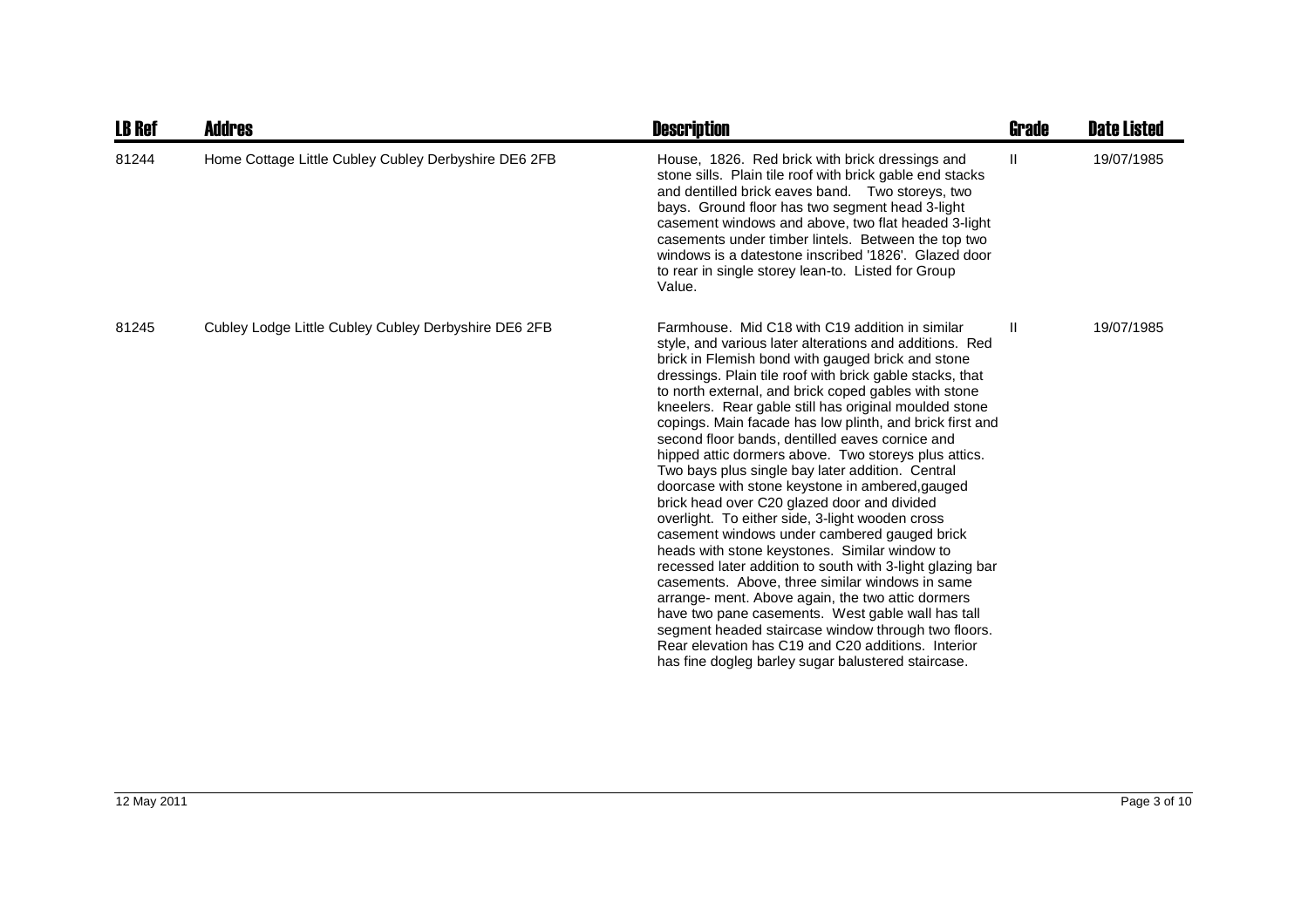| <b>LB Ref</b> | <b>Addres</b>                                         | <b>Description</b>                                                                                                                                                                                                                                                                                                                                                                                                                                                                                                                   | <b>Grade</b> | <b>Date Listed</b> |
|---------------|-------------------------------------------------------|--------------------------------------------------------------------------------------------------------------------------------------------------------------------------------------------------------------------------------------------------------------------------------------------------------------------------------------------------------------------------------------------------------------------------------------------------------------------------------------------------------------------------------------|--------------|--------------------|
| 81246         | Rosebank Farm Little Cubley Cubley Derbyshire DE6 2FB | Farmhouse, c1840. Red brick with painted stone<br>dressings and plain tile roof with brick gable end<br>stacks. Two storeys, three bays, with later recessed<br>single bay addition. Central glazed panelled door in<br>moulded doorcase under an open timber porch with<br>bell canted, leaded roof. To either side, glazing bar<br>sashes under wedge lintels. Above, three similar<br>windows. Addition to east has plank door below and<br>plain sash above, both under plain painted lintels.<br>Included for group value only. | Ш            | 19/07/1985         |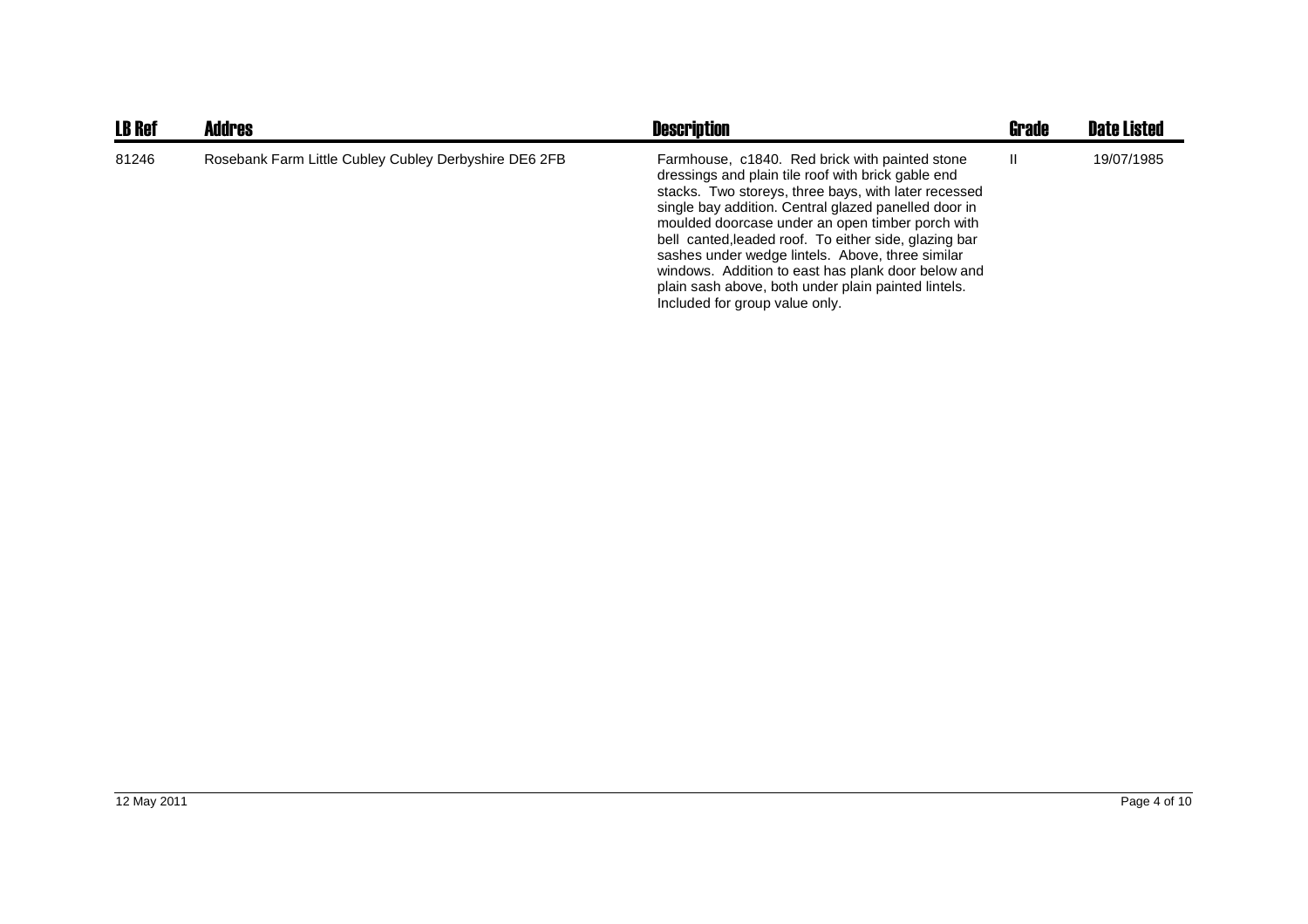| <b>LB Ref</b> | <b>Addres</b>                       | <b>Description</b>                                                                                                                                                                                                                                                                                                                                                                                                                                                                                                                                                                                                                                                                                                                                                                                                                                                                                                                                                                                                                                                                                                                                                                                                                                                                                                                                                                                                                                                                                                                                                                                                                                                                                                                                                                                                                                                                                                                                                                                                                                                                                                                                                        | <b>Grade</b> | <b>Date Listed</b> |
|---------------|-------------------------------------|---------------------------------------------------------------------------------------------------------------------------------------------------------------------------------------------------------------------------------------------------------------------------------------------------------------------------------------------------------------------------------------------------------------------------------------------------------------------------------------------------------------------------------------------------------------------------------------------------------------------------------------------------------------------------------------------------------------------------------------------------------------------------------------------------------------------------------------------------------------------------------------------------------------------------------------------------------------------------------------------------------------------------------------------------------------------------------------------------------------------------------------------------------------------------------------------------------------------------------------------------------------------------------------------------------------------------------------------------------------------------------------------------------------------------------------------------------------------------------------------------------------------------------------------------------------------------------------------------------------------------------------------------------------------------------------------------------------------------------------------------------------------------------------------------------------------------------------------------------------------------------------------------------------------------------------------------------------------------------------------------------------------------------------------------------------------------------------------------------------------------------------------------------------------------|--------------|--------------------|
| 81247         | St Andrews Church Cubley Derbyshire | Parish church. Mid Cll, C12, C13, late C15 with C17<br>additions and alterations, restored 1872-4 by J P St<br>Aubyn, also in 1909 when south porch was added.<br>Ashlar, coursed squared and rubble sandstone with<br>stone dressings. Plain tile roof, that to nave with bell<br>canted eaves, and stone coped gables with moulded<br>kneelers, plus eastern ridge crosses to nave and<br>chancel. Western tower, nave of similar width with<br>southern aisle and porch, and chancel. Three stage<br>western, late C15 ashlar tower has deep plinth with<br>moulded copings and full height stepped angle<br>buttresses to all corners. West elevation has<br>elaborately moulded, pointed doorcase with<br>hoodmould and carved spandrels with dagger-like<br>cusped panels surrounding central coats of arms.<br>Above, a moulded string course and a large, deeply<br>recessed 3-light transomed Perp window with<br>hoodmould. To north and south sides of tower at this<br>level are friezes of the Montgomery coat of arms. Also<br>to the south elevation are thin staircase windows.<br>Above to west, is a C19 clockface and to north and<br>south are deeply recessed quatrefoil windows. Above<br>again is a continuous string course and the third stage<br>with cusped Y-tracery, louvred bell openings with<br>hoodmoulds to all sides, that to south displaced to<br>east by staircase. Embattled parapets with ridgeback<br>copings and corner crocketed pinnacles, over. North<br>nave elevation has rubble stonework with herringbone<br>patterns to base and coursed squared sandstone<br>above. Two C17 large 2-light recessed and chamfered<br>mullioned and transomed windows with leaded lights<br>flank a large stepped buttress. To east, chancel of<br>coursed squared sandstone with crude plinth and two<br>stepped buttresses with two thin chamfered C13<br>lancets between on north wall. East window is a squat<br>5-light intersecting tracery window with corner<br>buttresses to either side. South chancel wall has<br>three chamfered lancets, that to east C19, the others<br>C13. Between western two is a C13 pointed doorcase |              | 13/09/1967         |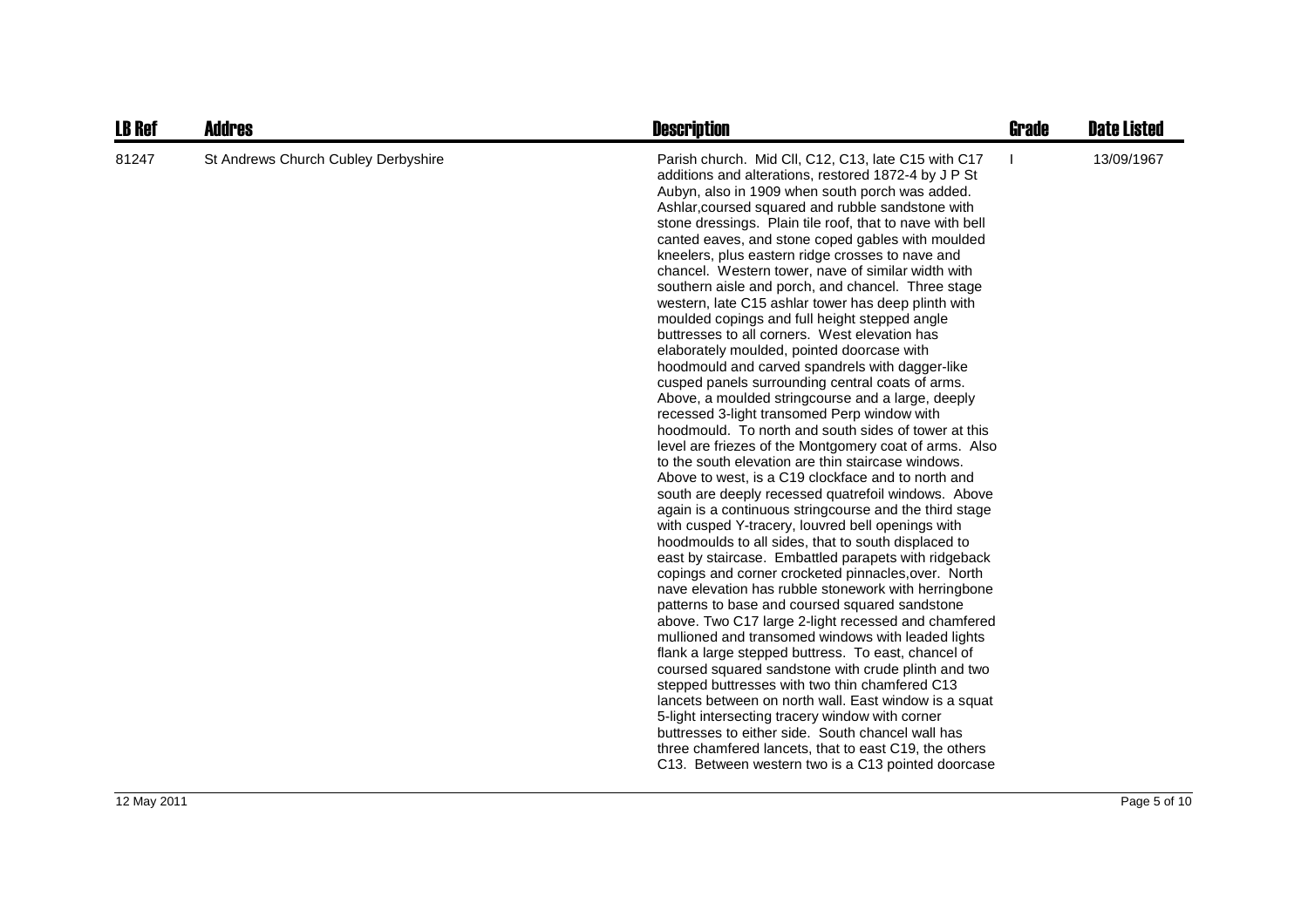| <b>LB Ref</b> | <b>Addres</b> | <b>Description</b>                                                                                                                                                                                                                                                                                                                                                                                                                                                                                                                                                                                                                                                                                                                                                                                                                                                                                                                                                                                                                                                                                                                                                                                                                                                                                                                                                                                                                                                                                                                                                                                                                                                                                                                                                                                                                                                                                                                                                                                                                                                                                                                                                         | <b>Grade</b> | <b>Date Listed</b> |
|---------------|---------------|----------------------------------------------------------------------------------------------------------------------------------------------------------------------------------------------------------------------------------------------------------------------------------------------------------------------------------------------------------------------------------------------------------------------------------------------------------------------------------------------------------------------------------------------------------------------------------------------------------------------------------------------------------------------------------------------------------------------------------------------------------------------------------------------------------------------------------------------------------------------------------------------------------------------------------------------------------------------------------------------------------------------------------------------------------------------------------------------------------------------------------------------------------------------------------------------------------------------------------------------------------------------------------------------------------------------------------------------------------------------------------------------------------------------------------------------------------------------------------------------------------------------------------------------------------------------------------------------------------------------------------------------------------------------------------------------------------------------------------------------------------------------------------------------------------------------------------------------------------------------------------------------------------------------------------------------------------------------------------------------------------------------------------------------------------------------------------------------------------------------------------------------------------------------------|--------------|--------------------|
|               |               | with hoodmould. To west the south ave aisle has C17<br>2-light recessed and chamfered mullioned and<br>transomed east window and two similar windows to<br>south with stepped buttresses to either end. Above is<br>a moulded stringcourse and low parapets with<br>ridgeback copings. To west stands south porch with<br>circular mouchette-traceried side windows and a<br>cusped ogee headed doorcase. Inner doorcase is<br>C13 with plain pointed arch, moulded imposts,<br>chamfered jambs, and hoodmould. Interior has late<br>C12 three bay south arcade with double semi-circular<br>arches on plain columns with moulded capital to east<br>and simple volute capital to west. Westernmost arch<br>rests on moulded capital over carved corbel head and<br>easternmost one on a polygonal respond. Above,<br>three semi-circular headed, deeply splayed clerestory<br>openings and circular windows, only the central one<br>remaining unblocked. Plain band below to south side.<br>C13 pointed, chamfered chancel arch on semi-circular<br>responds with moulded capitals carved with crude<br>heads. Tall C15 tower arch has double chamfered<br>pointed arch and hoodmould on two thin attached<br>shafts with ovolo moulding between and moulded<br>capitals. C19 roofs, pulpit and bench pews. Carved<br>wooden rood screen across chancel arch by ST Nash<br>and an art nouveau ironwork screen of c1914 across<br>tower arch, commemorating the dead of the First<br>World War. Several fine monuments, in the chancel is<br>an alabaster tomb chest to Sir Nicholas Montgomery,<br>who died 1494, with the figure of an armoured knight<br>with his feet on a lion to the top, and angels. holding<br>shields to the sides. Also, on the south wall of the<br>chancel, is another alabaster tomb chest, set in a<br>moulded four-centred arched niche with crocketed<br>pinnacles to the sides. The effigy has been lost but<br>the sides have finely carved weepers under double<br>ogee arches with crocketed tops. This tomb has been<br>ascribed to Harper and Moorecook of Burton, c1500.<br>A similar niche, without a tomb, is placed against the |              |                    |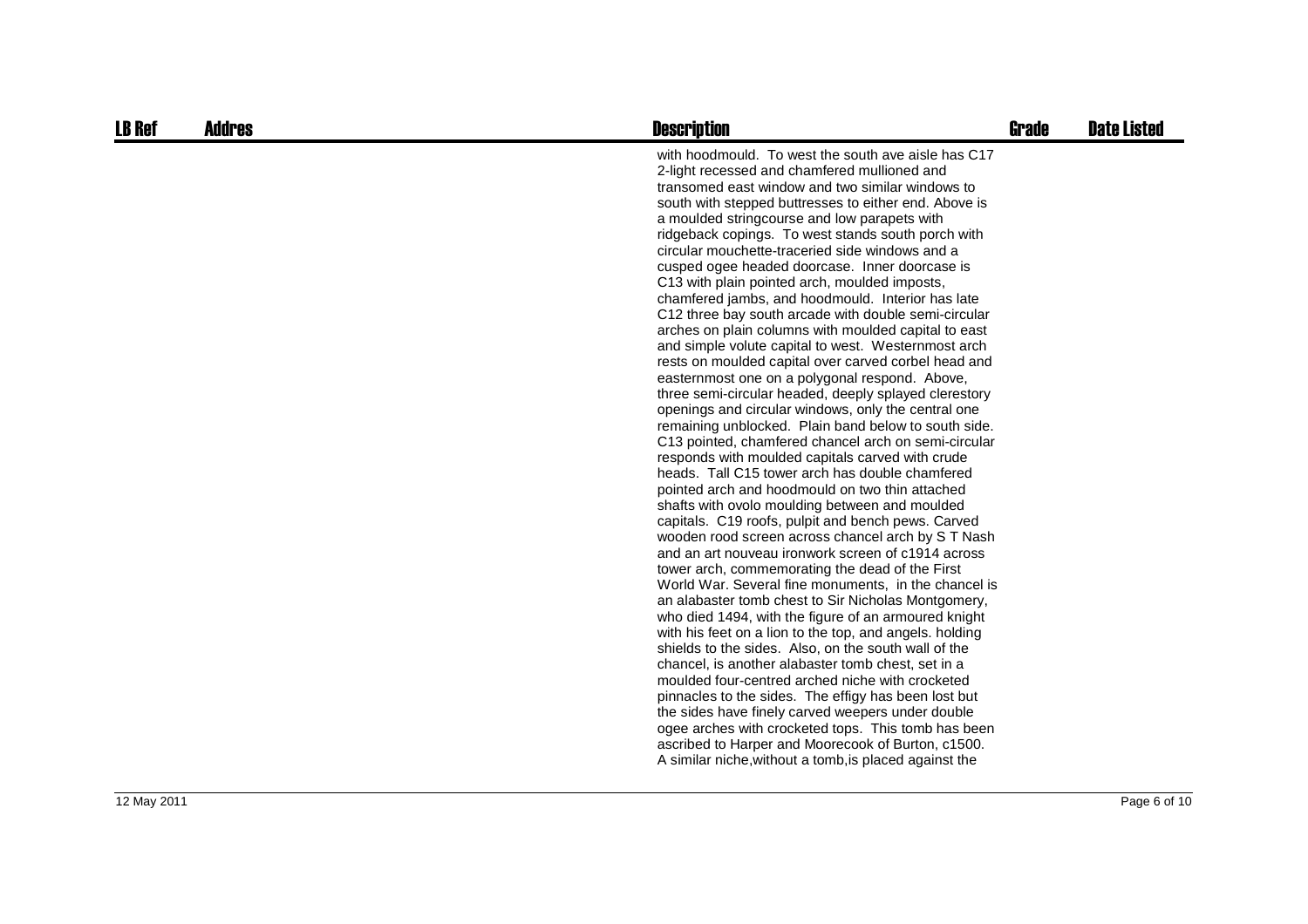| <b>LB Ref</b> | <b>Addres</b>                                  | <b>Description</b>                                                                                                                                                                                                                                                                                                                                                                                                                                                                                                                                                                               | Grade | <b>Date Listed</b> |
|---------------|------------------------------------------------|--------------------------------------------------------------------------------------------------------------------------------------------------------------------------------------------------------------------------------------------------------------------------------------------------------------------------------------------------------------------------------------------------------------------------------------------------------------------------------------------------------------------------------------------------------------------------------------------------|-------|--------------------|
|               |                                                | south wall of the south aisle. Also in the south east<br>corner of the chancel is a very worn stone slab carved<br>with the figure of a woman, placed on the floor,<br>probably late C15. Fragments of medieval glass<br>survived in most of the chancel windows, except for<br>the east window which has stained glass, of 1874.<br>Fragments of painted decoration also survive over the<br>chancel arch and the east arch of the nave arcade. A<br>C12 circular font stands in the nave aisle and there<br>are two C19 commandment plaques on the nave north<br>wall. Listed fro Group Value. |       |                    |
| 81248         | Table Tomb St Andrews Church Cubley Derbyshire | Table tomb. Early C18. Sandstone. Flush panelled<br>base with rusticated quoins to each corner and a<br>central rusticated band to each side. Above, thick slab<br>with fillet to edge and deep chamfered sides.<br>Inscription on eastern panel to north side saying 'Here<br>lieth the ? of Robert Wh? who de-parted this life<br>August ? 170?'. One of a group of early C18<br>gravestones and table tombs in Cubley churchyard.<br>Listed for Group Value.                                                                                                                                  | -II.  | 19/07/1985         |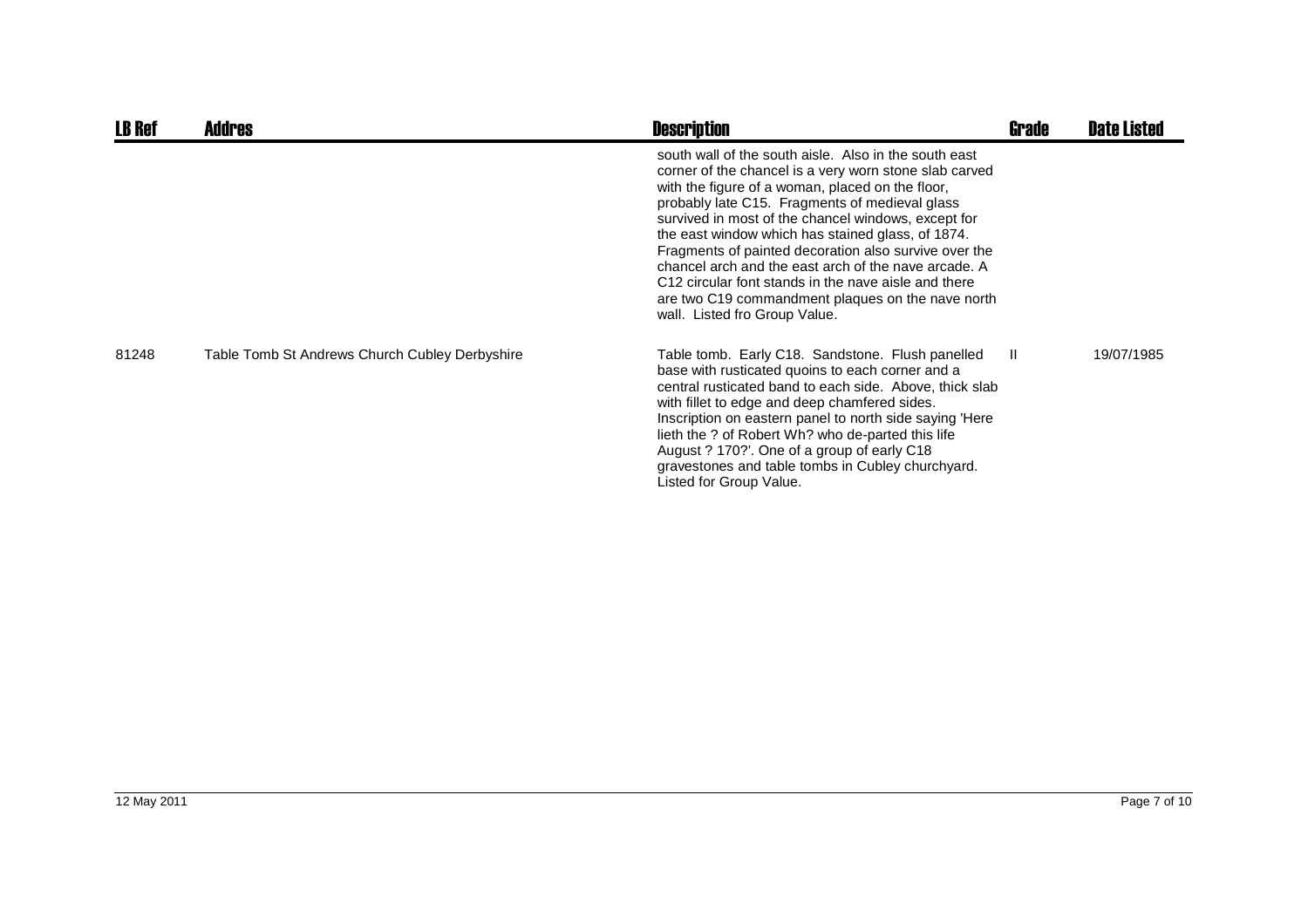| <b>LB Ref</b> | <b>Addres</b>                                   | <b>Description</b>                                                                                                                                                                                                                                                                                                                                                                                                                                                                                                                                                                                                                                                                                                                                                                                                                                                                                                                                                                                                                                                                                                                                                                                                                                                                                                                                                                                                                                                                                                                                                                            | Grade        | <b>Date Listed</b> |
|---------------|-------------------------------------------------|-----------------------------------------------------------------------------------------------------------------------------------------------------------------------------------------------------------------------------------------------------------------------------------------------------------------------------------------------------------------------------------------------------------------------------------------------------------------------------------------------------------------------------------------------------------------------------------------------------------------------------------------------------------------------------------------------------------------------------------------------------------------------------------------------------------------------------------------------------------------------------------------------------------------------------------------------------------------------------------------------------------------------------------------------------------------------------------------------------------------------------------------------------------------------------------------------------------------------------------------------------------------------------------------------------------------------------------------------------------------------------------------------------------------------------------------------------------------------------------------------------------------------------------------------------------------------------------------------|--------------|--------------------|
| 81249         | Gravestones St Andrews Church Cubley Derbyshire | Three gravestones and two table tombs. Late C17,<br>early C18 and later C18. Sandstone. Line of three<br>thick, semi-circular headed gravestones to east with<br>two later table tombs to west. Southern gravestone<br>has angel head and wings carved to top of eastern<br>face with inscription below reading 'Here lyeth the<br>body of John Goodall who dyed 30 of October 1704'.<br>To its western face it has a carving of a shrouded<br>figure set in a deep niche. The central gravestone has<br>robust open pediment to the top of its eastern face<br>with inscription below reading 'Here lyeth the body of<br>Thomas ? who departed this life October 27 1704'.<br>Rear face blank except for bead moulding all round.<br>Gravestone to north, again has angels head and wings<br>to top but below is a raised oval plaque with staff<br>mould, inscribed 'Michael Goodall died January?<br>Aged 46, 1695'. Rear face has raised moulded oval<br>with carved skeleton in, with only the back- bone and<br>shoulder blades surviving. Northern table tomb has<br>plain base with wide overhanging slab above.<br>Inscription too worn to be legible, only other<br>decoration is an incised cross bones to the west end.<br>Southern table tomb is larger with bead moulded<br>panels to base and slab with moulded sides above.<br>Inscription is on southern side of base but is very<br>worn, 'Here lieth the  body of George H<br>1763 '. These form part of a larger group of early<br>C <sub>18</sub> gravestones and tombs in Cubley churchyard.<br>Listed for Group Value. | $\mathbf{H}$ | 19/07/1985         |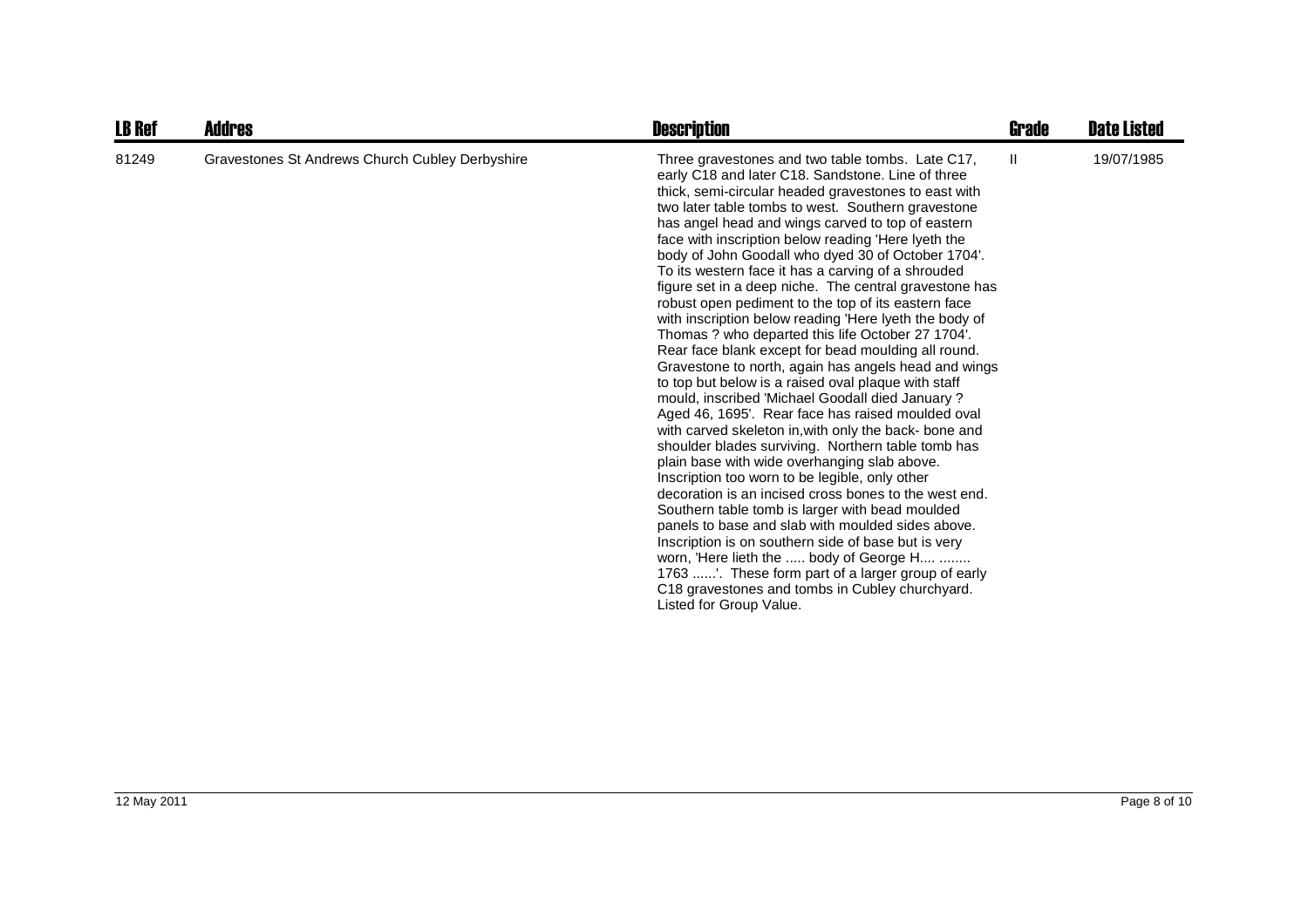| <b>LB Ref</b> | Addres                                          | <b>Description</b>                                                                                                                                                                                                                                                                                                                                                                                                                                                                                                                                                                                                                                                                                                                                                                                                                                                                                                                                                                                                                                                                                                                                                                                                                                                                                                           | Grade | <b>Date Listed</b> |
|---------------|-------------------------------------------------|------------------------------------------------------------------------------------------------------------------------------------------------------------------------------------------------------------------------------------------------------------------------------------------------------------------------------------------------------------------------------------------------------------------------------------------------------------------------------------------------------------------------------------------------------------------------------------------------------------------------------------------------------------------------------------------------------------------------------------------------------------------------------------------------------------------------------------------------------------------------------------------------------------------------------------------------------------------------------------------------------------------------------------------------------------------------------------------------------------------------------------------------------------------------------------------------------------------------------------------------------------------------------------------------------------------------------|-------|--------------------|
| 81250         | Gravestones St Andrews Church Cubley Derbyshire | Gravestone. 1701. Sandstone. Thick, semi-circular<br>headed gravestone standing about two feet high. East<br>face has robust segmental pediment to top with angel<br>head and wings within and inscription below 'Here<br>lyeth the body of Elisabeth ?, wife of ? ? who departed<br>this life Feb the 12,1701'. The west side has raised<br>moulded elongated oval with a naked figure within.<br>One of a group of early C18 gravestones and tombs in<br>Cubley churchyard. Listed for Group Value.                                                                                                                                                                                                                                                                                                                                                                                                                                                                                                                                                                                                                                                                                                                                                                                                                        | Ш     | 19/07/1985         |
| 81251         | Old Rectory Cubley Derbyshire DE6 2EZ           | Vicarage, now house. Mid C18 with substantial early<br>C19 and late C19 additions. Red brick in Flemish bond<br>with gauged brick, ordinary brick and stone dressings.<br>Plain tile roofs, hipped to early C19 section, with brick<br>gable end stacks to mid C18 part and brick ridge<br>stacks to other parts. Dentilled brick eaves band to all<br>sections. Four bay mid C18 house with two bay early<br>C19 addition to south and five bay late C19 addition to<br>north, all parts two storeys. Mid C18 house to west<br>with four segment headed-wooden cross windows<br>under cambered gauged brick heads and four similar<br>windows above. Doorcase in early C19 section,<br>recessed to south, with early C19 glazed panelled<br>door, re-used mid C18 pilasters to sides and bell<br>canted leaded porch roof over. Above a glazing bar<br>sash under a flat arch. South elevation has large<br>canted bay window to east with central glazed door<br>and glazing bar sashes, also under flat heads, to<br>either side. To west, another sash. Above, similar<br>windows in same arrangement. Late C19 addition to<br>north has 3-light casement windows under segment<br>brick heads. Interior has plain early C19 staircase<br>and a fine Adam style fireplace to south-east room.<br>Listed for Group Value. | - II  | 19/07/1985         |